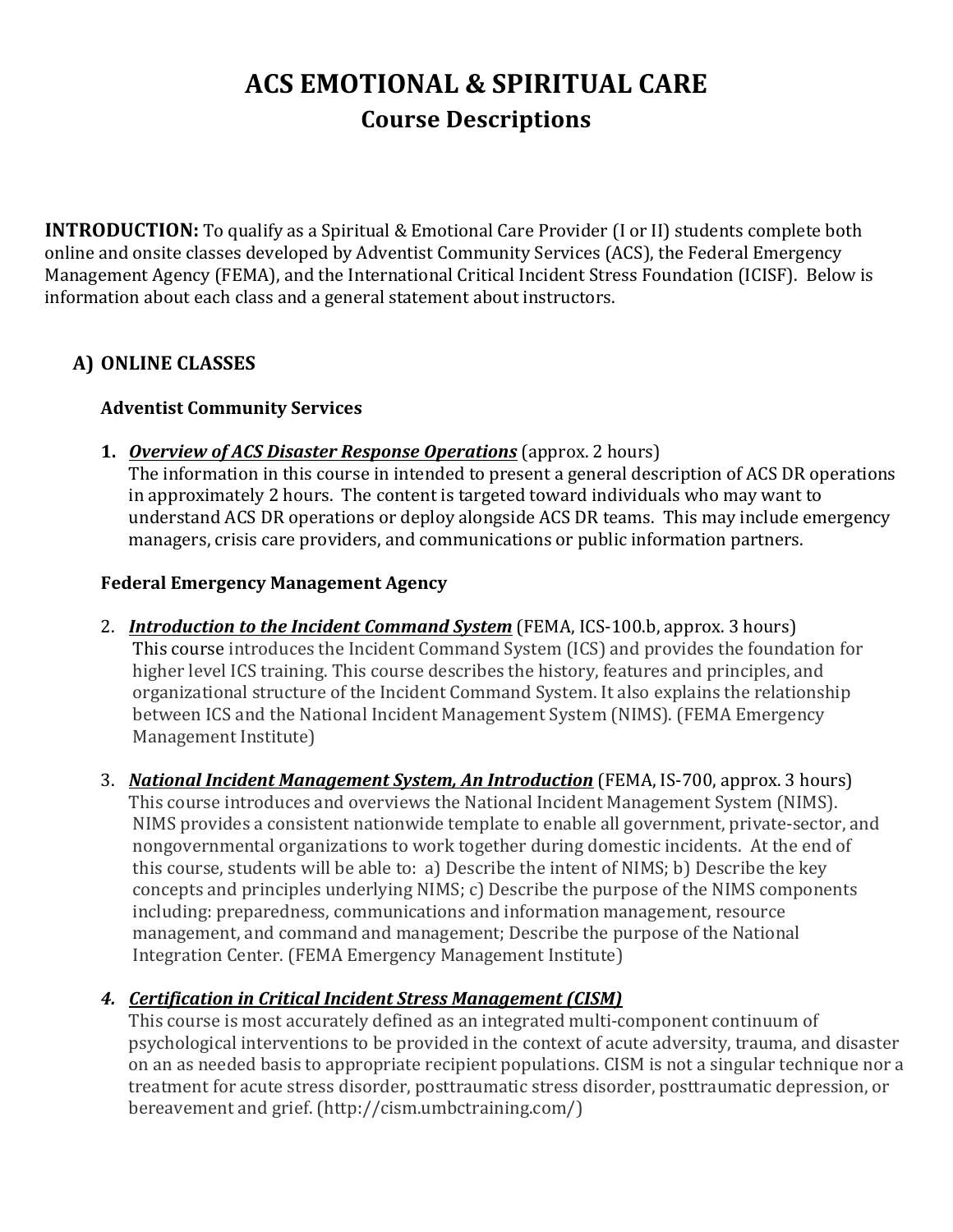# **B) ONSITE CLASSES**

## **Adventist Community Services**

5. *Special Issues in Emotional & Spiritual Care* (approx. 2 hours)

This required 2-hour class is offered in conjunction with *Assisting Individuals in Crisis* below, forming a joint 2-day intensive. It is not about gaining more knowledge, theory and techniques. Instead, it is about the kind of persons we will be as we reach out to others in need. Topics covered include:

- Sent to serve
- Principles of ethical conduct
- $\bullet$  A Christian witness that is ethical
- Confidentiality issues
- Continuing development in caring

## **International Critical Incident Stress Foundation**

#### **6.** *Assisting Individuals in Crisis*

Crisis Intervention is not psychotherapy; rather, it is a specialized acute emergency mental health intervention which requires specialized training. As physical first aid is to surgery, crisis intervention is to psychotherapy. Thus, crisis intervention is sometimes called "emotional first aid". This program is designed for teach participants the fundamentals of, and a specific protocol for, individual (one-to-one) crisis intervention after disasters and other traumatic events. This course is designed for interested lay volunteers and professionals in a wide variety of fields, including Spiritual Care, Business & Industry, Crisis Intervention, Disaster Response, Education, Emergency Services, Employee Assistance, Healthcare, Homeland Security, Mental Health, Military, and Traumatic Stress.

#### • **Program Highlights**

- $\circ$  Psychological crisis and psychological crisis intervention
- $\circ$  Crisis theory and the resistance, resiliency, recovery continuum
- o Critical incident stress management
- o Evidence-based practice
- $\circ$  Basic crisis communication techniques
- $\circ$  Common psychological and behavioral crisis reactions and when to refer
- $\circ$  Effective mechanisms of action, or 'what works' in crisis care
- $\circ$  SAFER-Revised model, a structured process for providing crisis care
- $\circ$  Suicide intervention with the SAFER-Revised model
- $\circ$  Minimizing risks, and caring for the caregiver
- **Continuing Education Information.** *Two-Day Course: 8:30 a.m. 4:30 p.m. (course can be* presented with more flexible schedule, but contact hour requirements must be met), 13 Contact Hours; Continuing Education Units issued by the University of Maryland/Baltimore County.

#### **7.** *Group Crisis Intervention*

Designed to present the core elements of a comprehensive, systematic and multi-component crisis intervention curriculum, the Group Crisis Intervention course will prepare participants to understand a wide range of crisis intervention services. Fundamentals of Critical Incident Stress Management (CISM) will be outlined and participants will leave with the knowledge and tools to provide and/or participate in several group crisis interventions, including crisis management